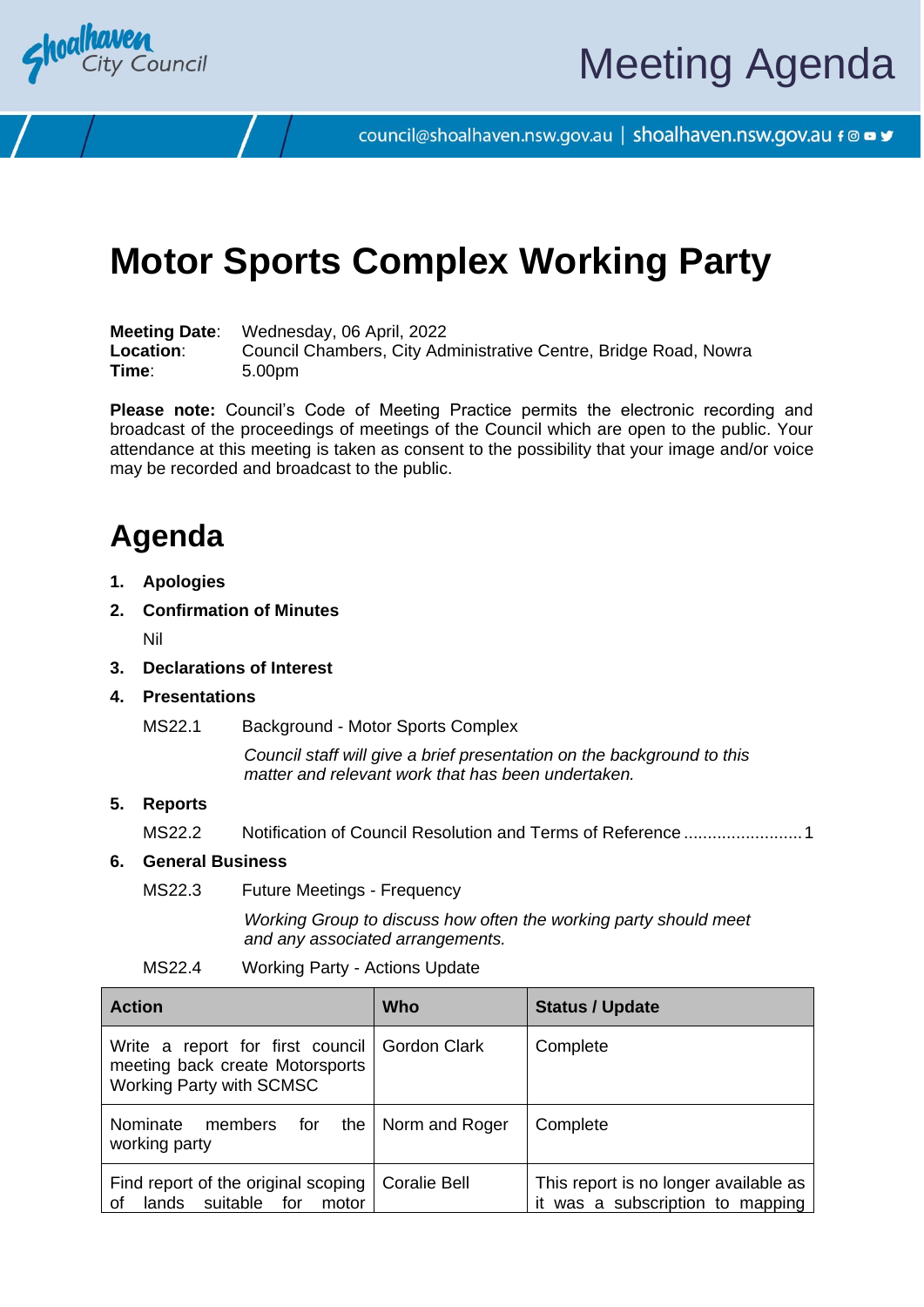

| complex undertaken a few years<br>(Contractor<br>from<br>ago<br>Wollongong) so it's ready for the<br>working party            |                              | system, however, past sites will be<br>covered in the background<br>presentation for group discussion.<br>This action is now complete. |
|-------------------------------------------------------------------------------------------------------------------------------|------------------------------|----------------------------------------------------------------------------------------------------------------------------------------|
| Introduce Norm and Roger to<br>Brendan from State Forest re<br>certain<br>discussion<br>about<br>properties and other options | Mayhew,<br>Kristy<br>Tourism | Complete                                                                                                                               |
| Terms or Reference reported to   Coralie Bell<br>Council                                                                      |                              | Complete - report update attached.                                                                                                     |

# MS22.5 General Discussion - Actions and Next Steps

*A space in the agenda to discuss and consider the plan going forward for the working party and the work arising from it.*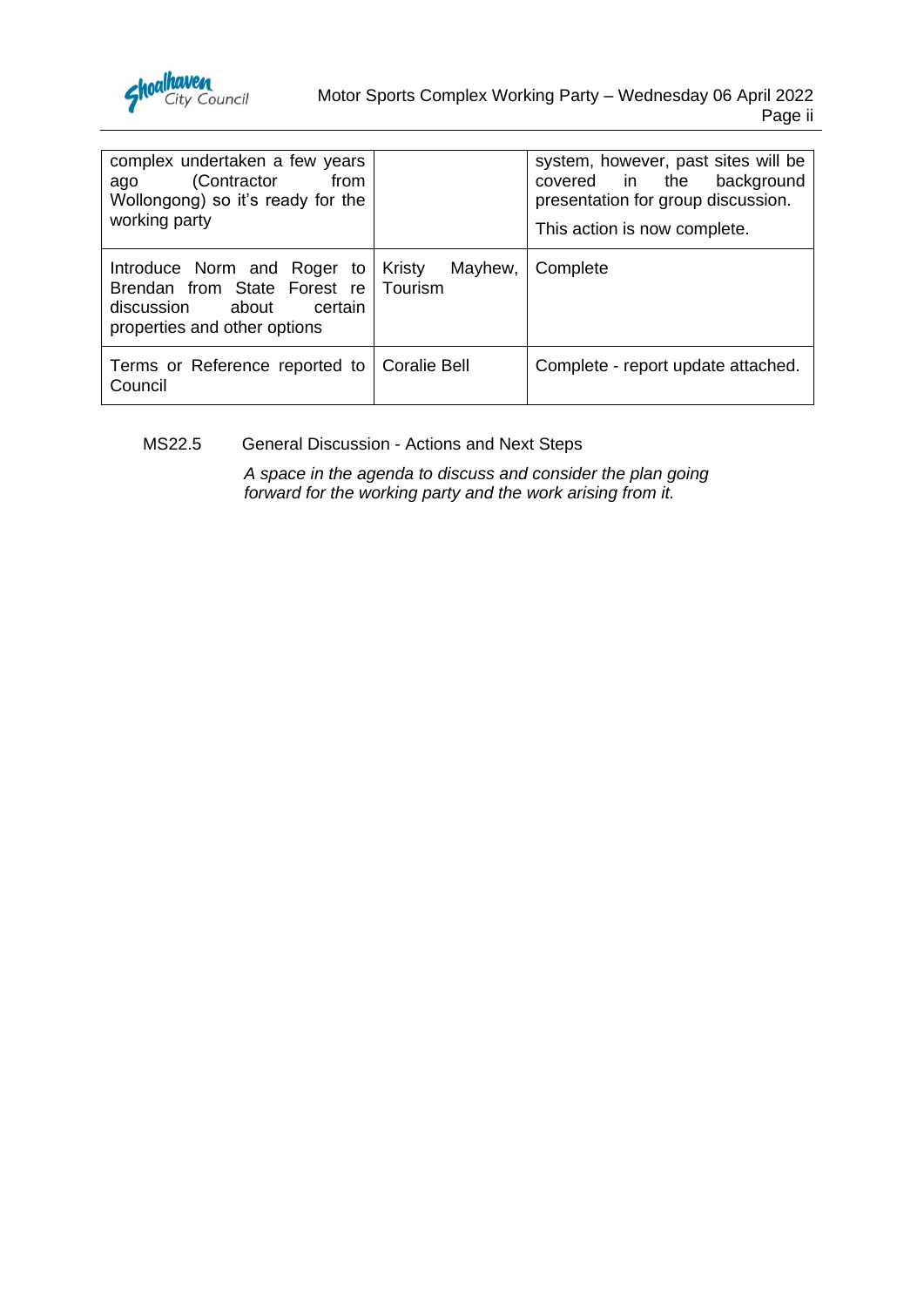

# **Membership**

Clr Matthew Norris– Chairperson All Councillors CEO or Nominee Director – City Futures Economic Development Manager Manager - Tourism Mr Norman Mogg Mr Paul Dean Mr Roger Walker Mr Robert Bridge

Quorum -

## **Purpose**

To guide the development of a Motor Sports Complex (MSC) in our City.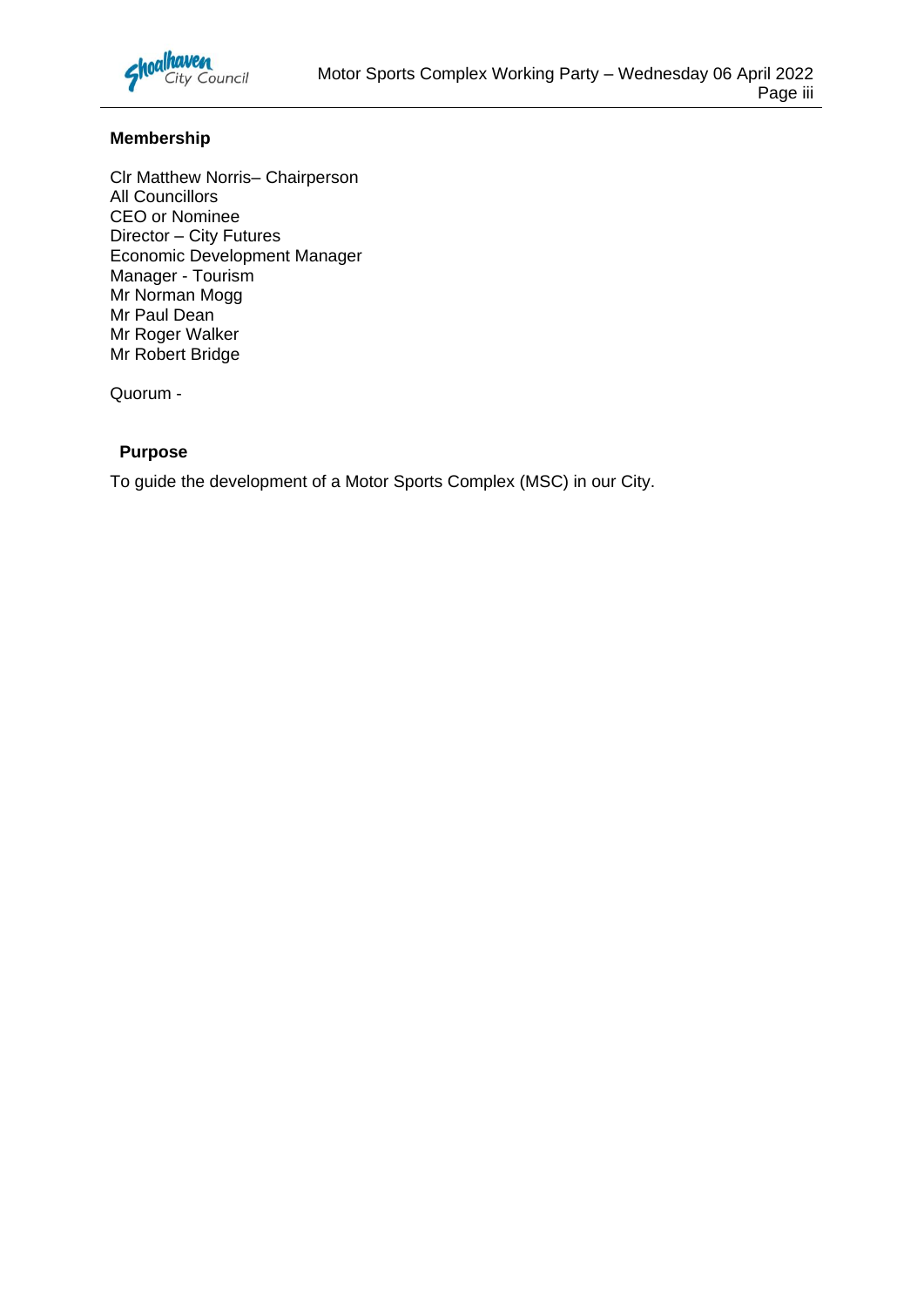# <span id="page-3-0"></span>**MS22.2 Notification of Council Resolution and Terms of Reference**

**HPERM Ref:** D22/117173

**Department:** Tourism **Approver:** Gordon Clark, Interim Director - City Futures

Attachments: 1. Copy of Resolution - 27 July 2021 **<u>U</u>** 

- 2. Copy of Resolution 25 January 2022  $\sqrt{10}$
- 3. Council Report 28 March 2022  $\underline{\sqrt{0}}$ 
	- 4. Draft Terms of Reference  $\sqrt{1}$

## **Reason for Report**

To update working group members on Terms of Reference and membership resolution from **Council** 

# **Recommendation (Item to be determined under delegated authority)**

That the Motor Sports Working Group receive the update from Council for information.

## **Background**

The Council resolutions relating the formation of this Working Group are provided as **Attachments 1 and 2**.

Draft Terms of Reference have been prepared for the Working Group and these were reported to Council, along with nominated membership on 28 March 2022, see **Attachments 3 and 4**.

At the time of writing this report, Council had not yet met. As such a verbal update will be given at the Working Party meeting on the outcome of the Council meeting.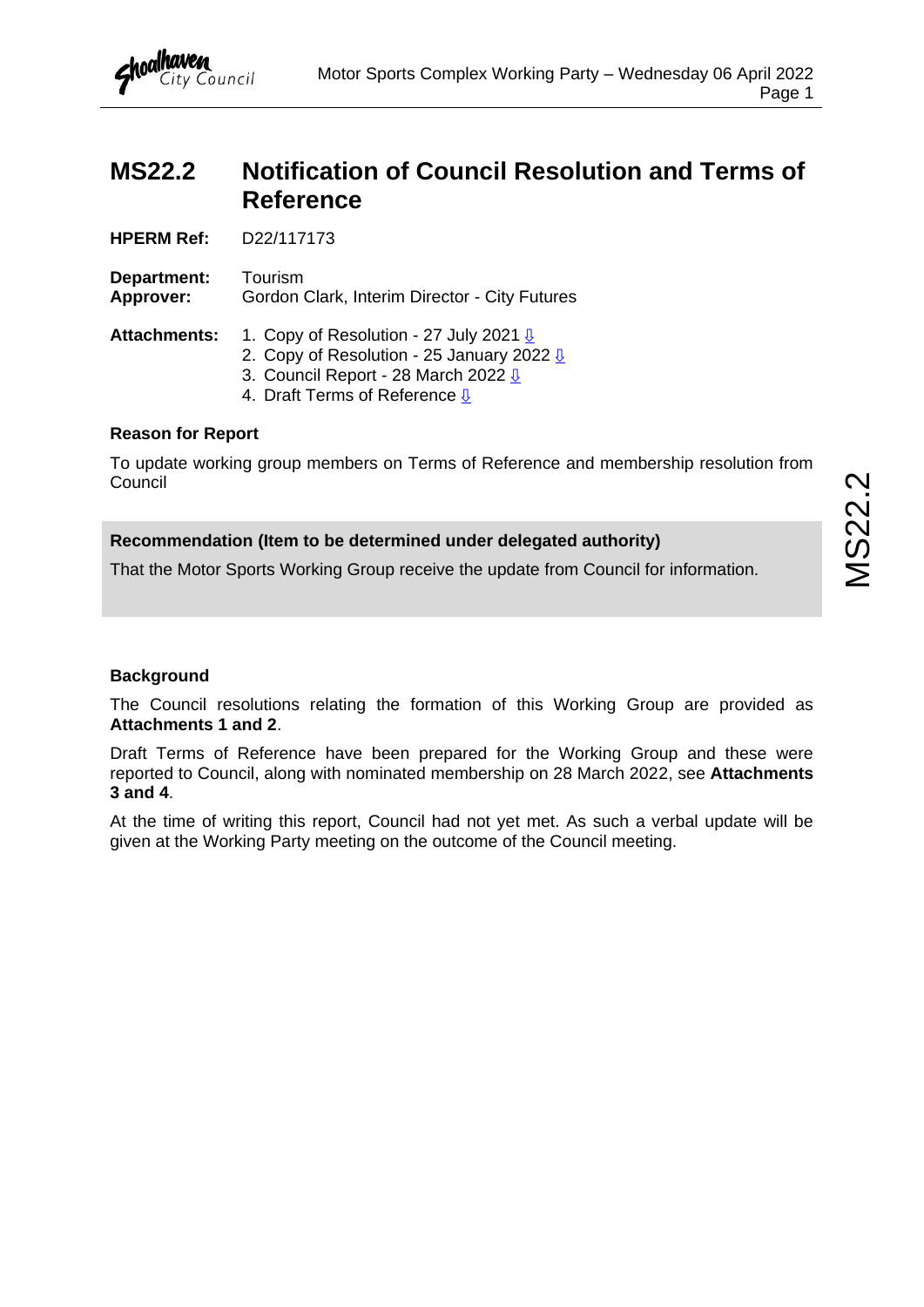<span id="page-4-0"></span>

# **FOR ACTION**

#### **ORDINARY MEETING 27/07/2021**

**TO**: Director - City Futures (Domm, Robert)

| Subject:                      | Notice of Motion - Shoalhaven Motor Sports Complex (MSC) - Working Party<br>establishment - Seek funding from Government - Review Bushfire affected land -<br>Endangered species |
|-------------------------------|----------------------------------------------------------------------------------------------------------------------------------------------------------------------------------|
| <b>Target Date:</b><br>Notes: | 26/08/2021                                                                                                                                                                       |
| <b>HPERM Reference</b>        | 42554E                                                                                                                                                                           |
| <b>Related Report</b>         | D21/300208                                                                                                                                                                       |
| <b>Item Number</b>            | CL21.148                                                                                                                                                                         |

#### **RESOLVED** (CIr Watson / CIr Gash) MIN21.539

To facilitate the development a Motor Sports Complex (MSC) in our City, Council undertake the following actions:

- 1. A working party be established to guide the development of an MSC. This working party to be made up of Councillors, Staff and members of the South Coast Motor Sports Club Inc. The members to be determined at the Call Meeting of the new Council.
- 2. Actively seeks funding for the establishment phase of this project from Federal and State Governments as part of their programs for rural and regional economic development.
- 3. Facilitate a review of land badly affected by bush fires in recent years to establish the extent of the proliferation of endangered species due to the opening up of these areas through the loss of tree coverage.
- FOR: Clr Gash, Clr White, Clr Wells, Clr Guile, Clr Pakes, Clr Watson, Clr Kitchener and Clr Proudfoot
- AGAINST: Clr Findley, Clr Gartner, Clr Digiglio, Clr Alldrick and Clr Levett

#### CARRIED

Clr Pakes raised a Point of Order against Clr Gartner for interjecting while Councillors were speaking. The Mayor did not rule it a Point of Order.

#### **Open Item in Minutes**

**'For Action' action sheets** must have notes added and be completed in Infocouncil, go to the Action Menu in Infocouncil (Word).



Actions

**'Information only' action sheets** are completed automatically in Infocouncil & Trim.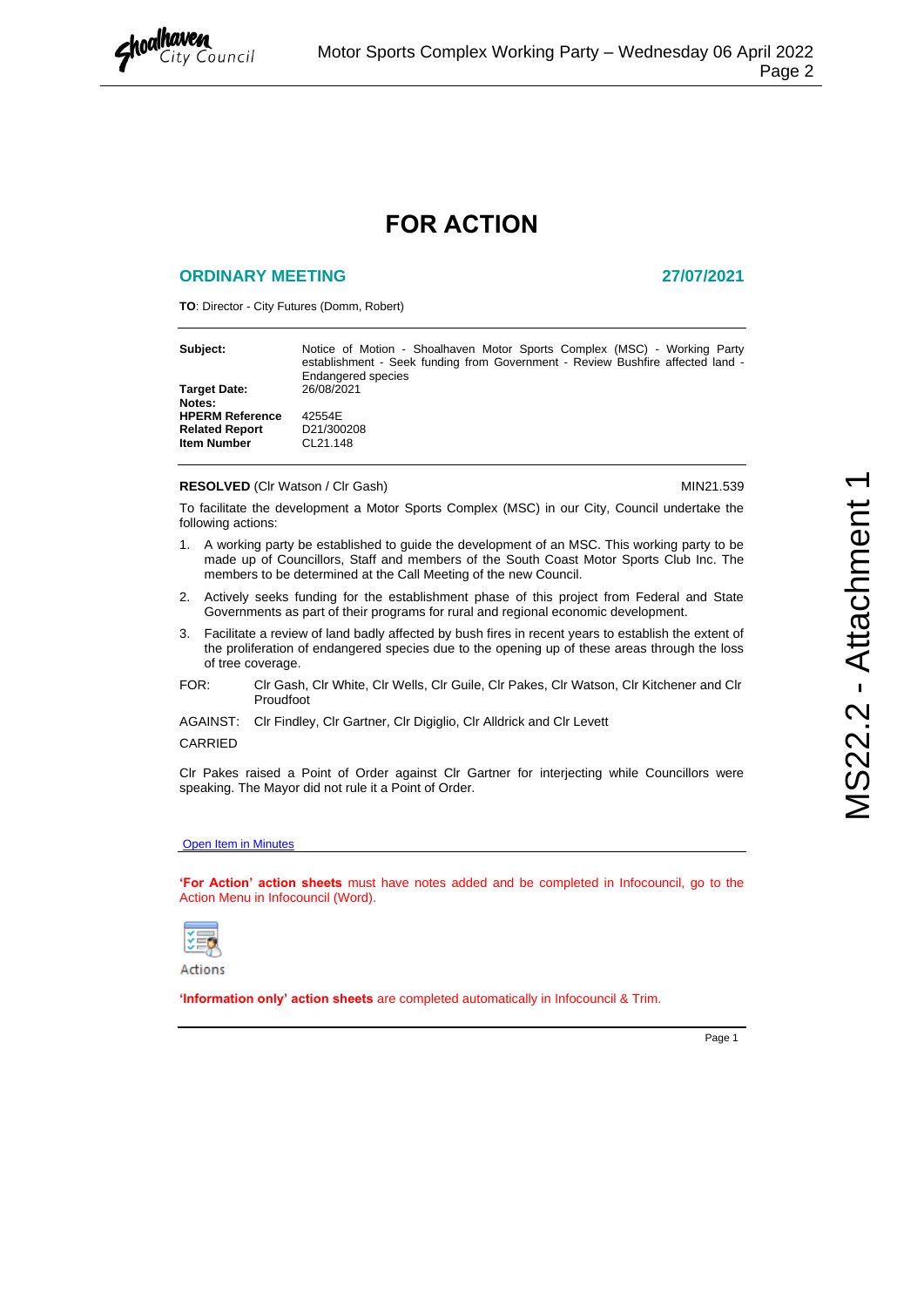

Instructions for viewing/completing an action

- 1. Open Word
- 2. Click on Actions Menu on the Infocouncil toolbar
- 3. View your actions (to view 'Information only action sheets' tick 'Information only' & 'Completed/Acknowledged')
- 4. Click the  $\blacktriangleright$  to complete an action (you will be required to enter a note).
- $\operatorname{\sf Notes}$ 5. To add extra notes Double click on the required action or highlight the action and click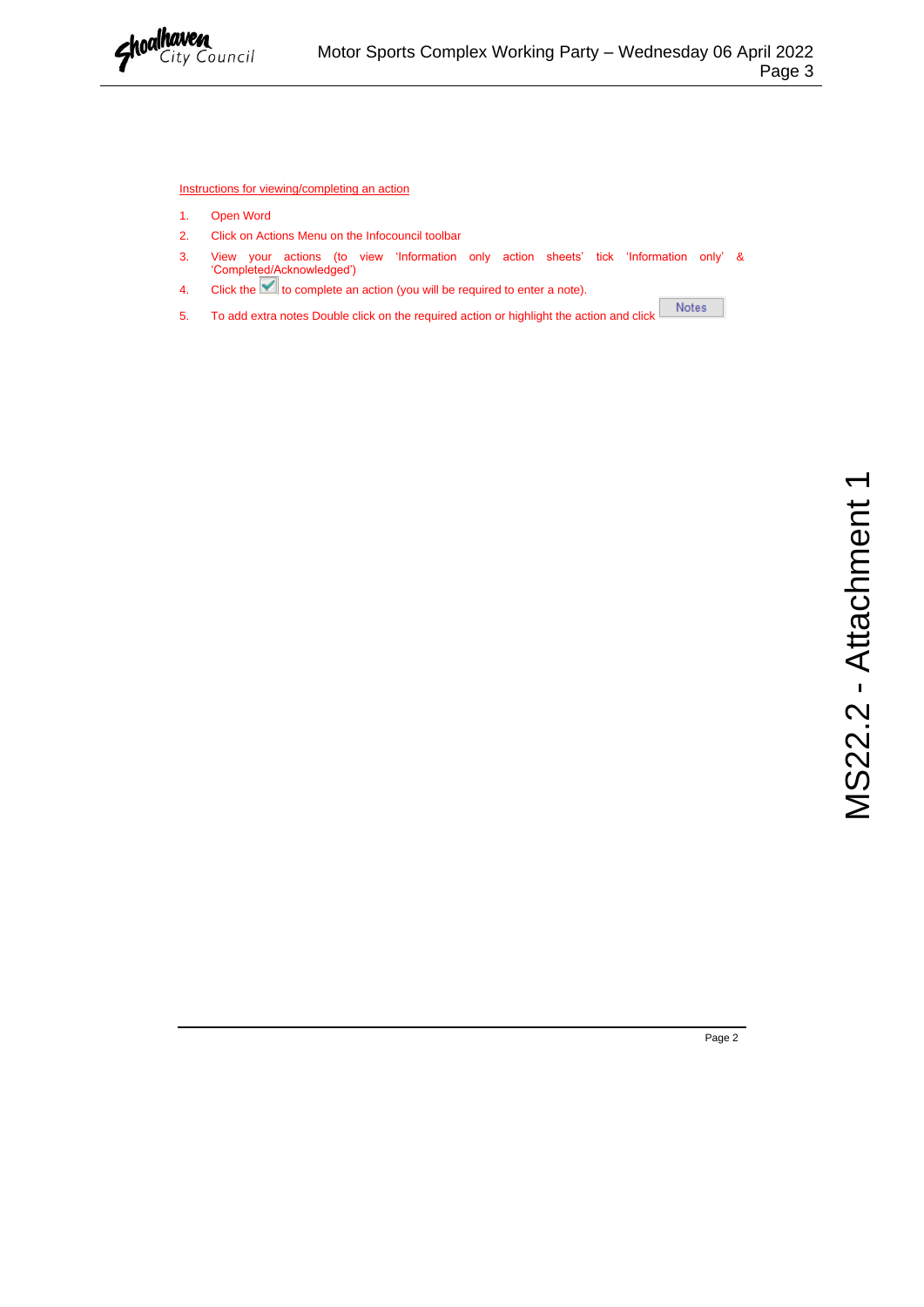<span id="page-6-0"></span>

# **FOR ACTION**

#### **ORDINARY MEETING 25/01/2022**

**TO**: Governance Officer (Bowley, Kay)

| Subject:<br><b>Target Date:</b>                           | Motor Sports Complex Working Party - Membership<br>24/02/2022 |
|-----------------------------------------------------------|---------------------------------------------------------------|
| Notes:<br><b>HPERM Reference</b><br><b>Related Report</b> |                                                               |
| <b>Item Number</b>                                        | CL22.28                                                       |

#### **CL22.28 Motor Sports Complex Working Party**

#### **RESOLVED** (CIr Gray / CIr Butler) MIN22.25

That Council continue the operation of Motor Sports Complex Working Party for the period to September 2022 as outlined below.

| Meetings per year – To be Determined                                                     | Quorum - To be Determined           |  |
|------------------------------------------------------------------------------------------|-------------------------------------|--|
| Commencement time - To be Determined                                                     | Terms of Reference: To be Developed |  |
|                                                                                          |                                     |  |
| Role:                                                                                    |                                     |  |
| To quide the development of a Motor Sports Complex (MSC) in our City.                    |                                     |  |
| <b>Delegation: Nil</b>                                                                   |                                     |  |
| <b>Chairperson</b> – To be determined at Call Meeting - 25 January 2022                  |                                     |  |
| 2022 Councillor / Staff Membership                                                       |                                     |  |
| Clr Norris - Chairperson                                                                 |                                     |  |
| All Councillors                                                                          |                                     |  |
| <b>CEO or Nominee</b>                                                                    |                                     |  |
| Director - City Futures                                                                  |                                     |  |
| Economic Development Manager                                                             |                                     |  |
| Manager - Tourism                                                                        |                                     |  |
| <b>Community / Organisational Representatives</b>                                        |                                     |  |
| Community membership, Quorum, Terms of Reference and number of meetings per year will be |                                     |  |
| determined in a further report to Council                                                |                                     |  |

CARRIED

**'For Action' action sheets** must have notes added and be completed in Infocouncil, go to the Action Menu in Infocouncil (Word).

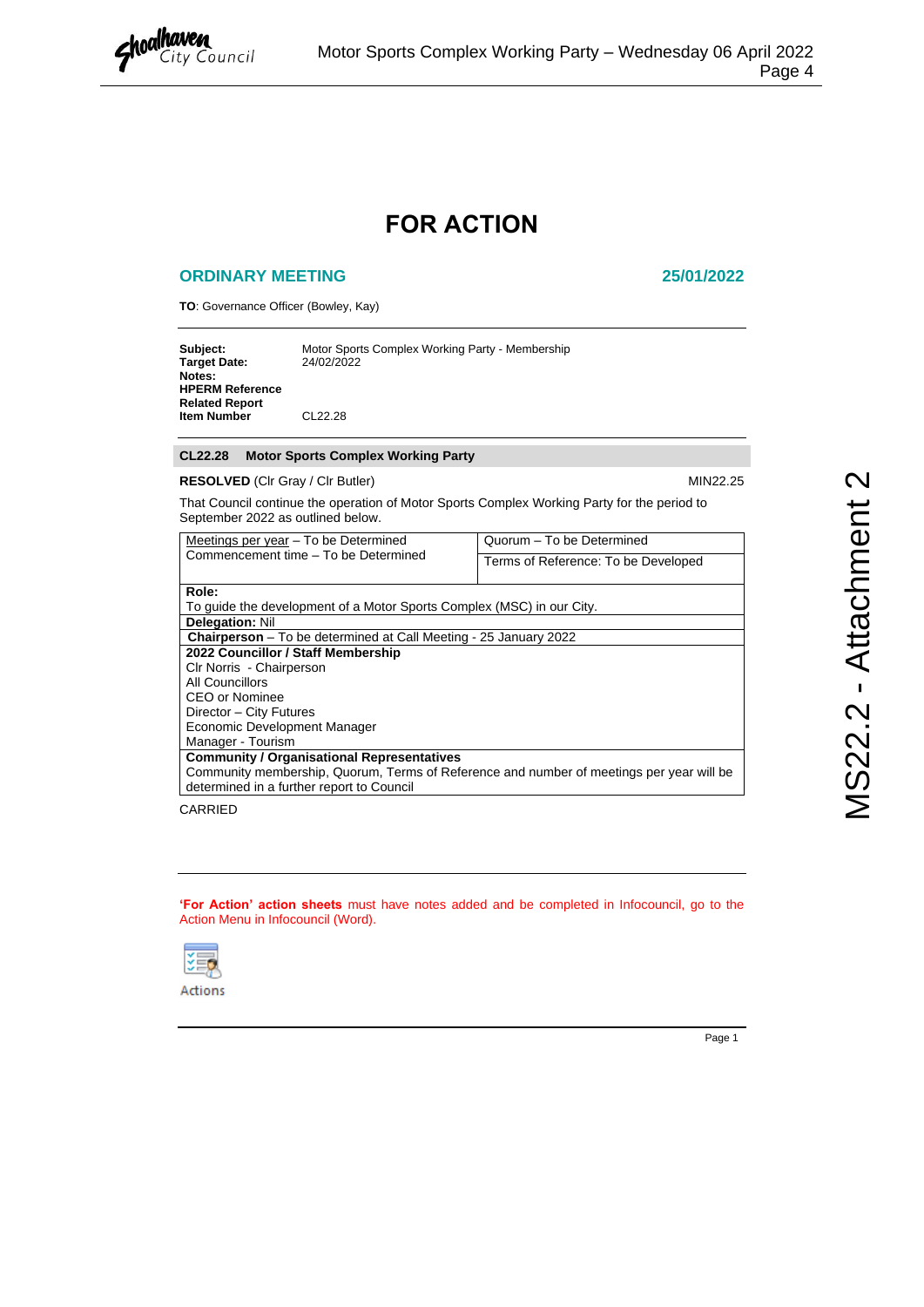

#### **'Information only' action sheets** are completed automatically in Infocouncil & Trim.

Instructions for viewing/completing an action

- 1. Open Word
- 2. Click on Actions Menu on the Infocouncil toolbar
- 3. View your actions (to view 'Information only action sheets' tick 'Information only' & 'Completed/Acknowledged')
- 4. Click the **the state of the complete an action** (you will be required to enter a note).
- Notes 5. To add extra notes Double click on the required action or highlight the action and click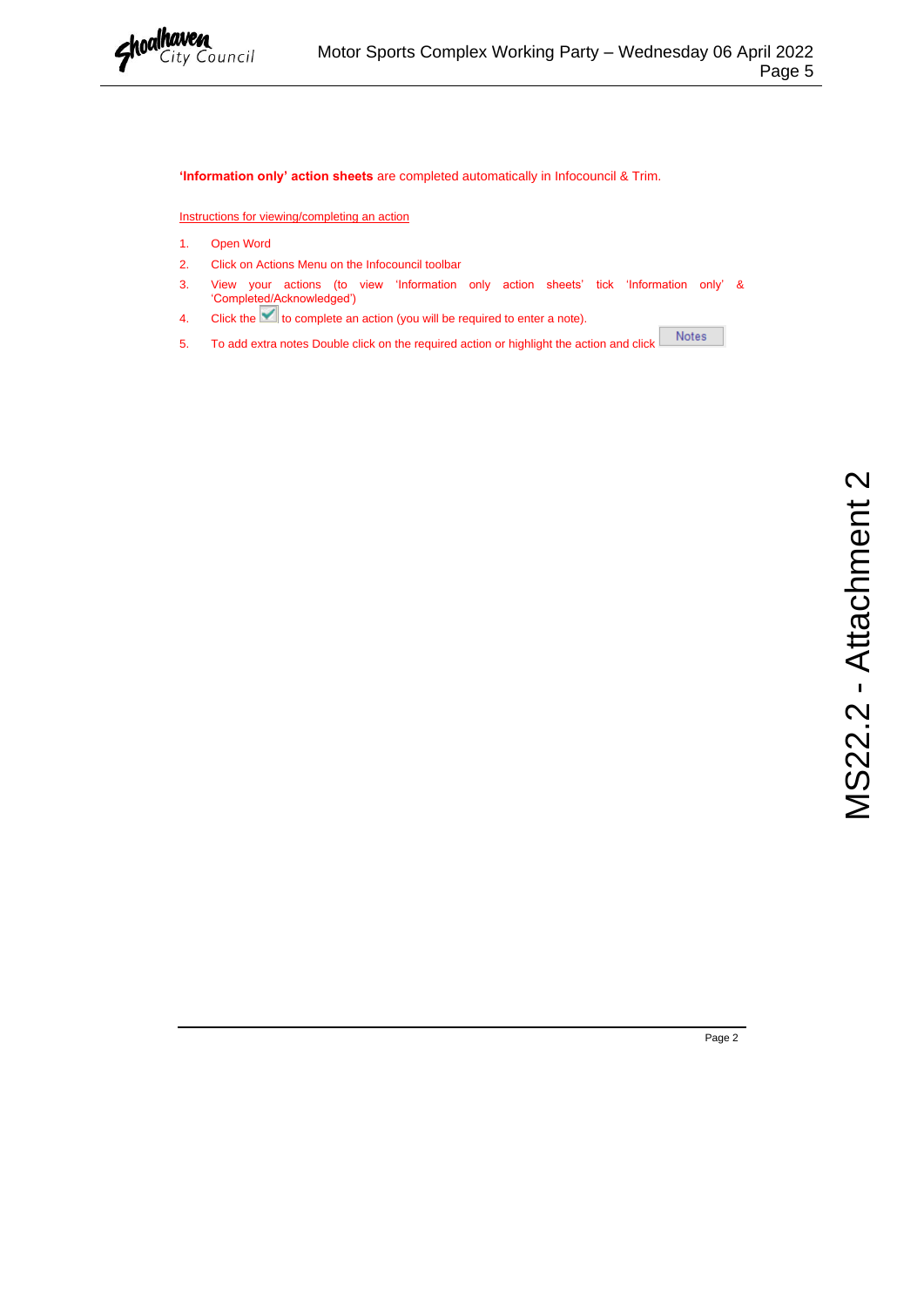

<span id="page-8-0"></span>hoalhaven<br>City Council

Ordinary Meeting – 28 March 2022 Page 1

# **CL22.147 Motorsports Complex Working Group**

| <b>HPERM Ref:</b> | D22/73165 |
|-------------------|-----------|
|-------------------|-----------|

**Department:** Tourism **Approver:** Gordon Clark, Interim Director - City Futures

| Attachments: 1. MIN21.148   |
|-----------------------------|
| 2. MIN22.25                 |
| 3. Draft Terms of Reference |

#### **Reason for Report**

Council resolved to form a Motorsports Complex Working Group, with the first meeting scheduled mid-April, and requested a further report to endorse community representatives and also a Terms of Reference for the Group.

### **Recommendation**

That regarding the Shoalhaven Motorsports Complex Working Group, Council;

- 1. Endorse the following members of the South Coast Motor Sports Club Inc being appointed as the Community Members on the Group;
	- a. Norman Mogg
	- b. Paul Dean
	- c. Roger Walker
	- d. Robert Bridge
- 2. Adopt the Terms of Reference (Attachment 3 to this report).

#### **Options**

1. As recommended

Implications: The Working Group will have its first meeting with an endorsed Terms of Reference and confirmed membership.

2. Defer approval of the Terms of Reference until after the first meeting of the Working Group

Implications: The Working Group will need to discuss the draft Terms Of Reference at the first meeting. The group have provided advice that they would like to 'hit the ground running' and the draft Terms Of Reference are in line with the Council resolution/intention.

#### **Background**

In July 2021, Council resolved to form a Working Group to attempt to overcome the ongoing challenges associated with finding a site for the proposed motorsports complex, see **Attachment 1** for a copy of the Minute.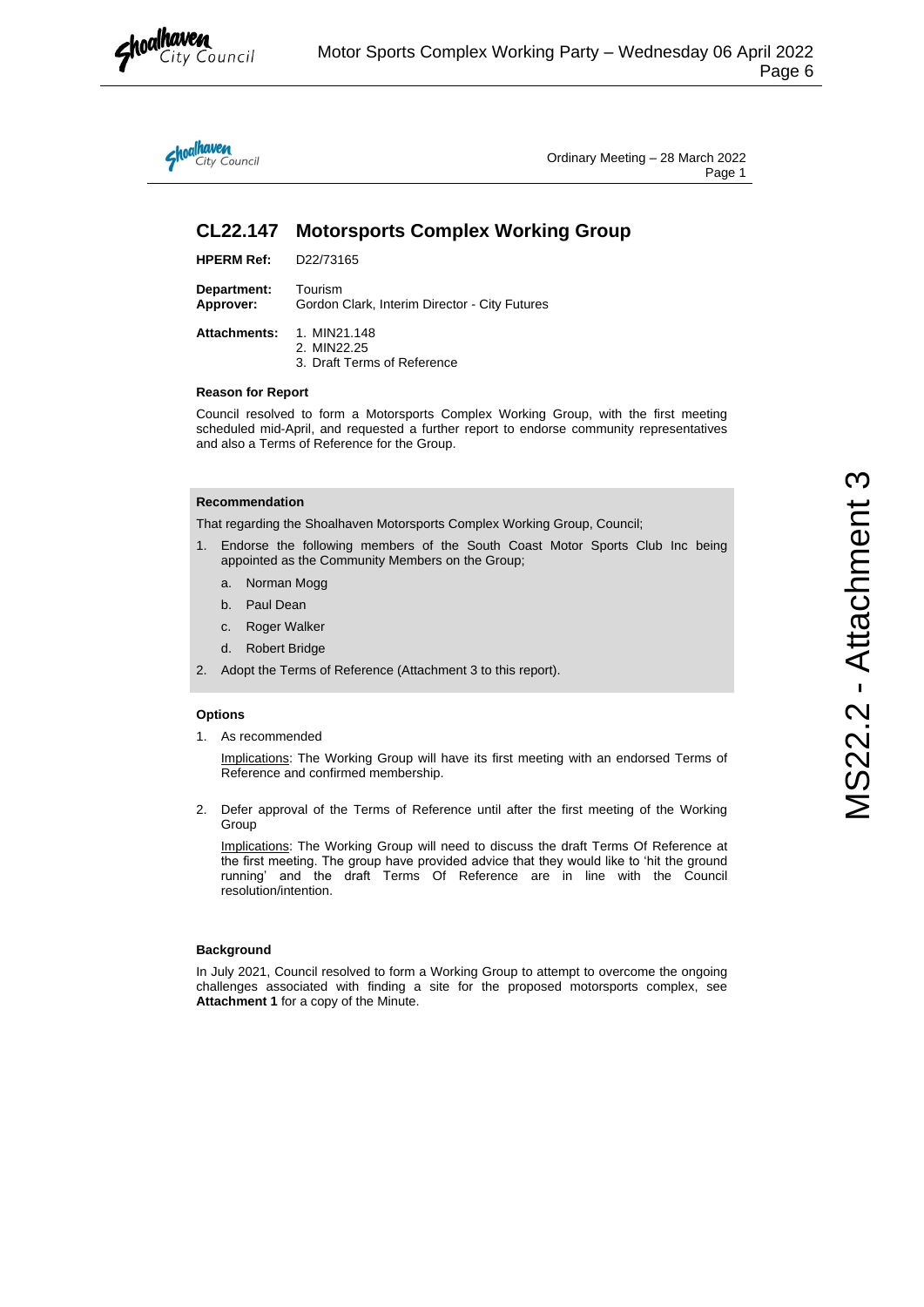



Ordinary Meeting – 28 March 2022 Page 2

In January 2022, Council resolved to continue the Working Group (**Attachment 2**) and additionally, that

*"...community membership, Quorum, Terms of Reference and number of meetings per year will be determined in a further report to Council".* 

This report provides 'the further report to Council' as resolved.

#### **Community Engagement**

Council staff received an email from the South Coast Motor Sports Club Inc nominating members for inclusion in the Working Group. These names are included in the recommendation above with no alteration.

#### **Policy Implications**

A draft Terms of Reference (TOR) has been prepared for the working group in line with the original resolution of Council (**Attachment 3**). Council endorsing this document will allow the working group to 'hit the ground running' at the first meeting, setting the scope for the work.

The draft TOR provides for membership to comprise the following delegates:

- Clr Norris Chairperson
- All Councillors
- CEO or Nominee
- Director City Futures and/or Nominee
- Community / Organisational Representatives Community membership as formally endorsed by Council

#### **Financial Implications**

This is a working group with no budget allocation at this point.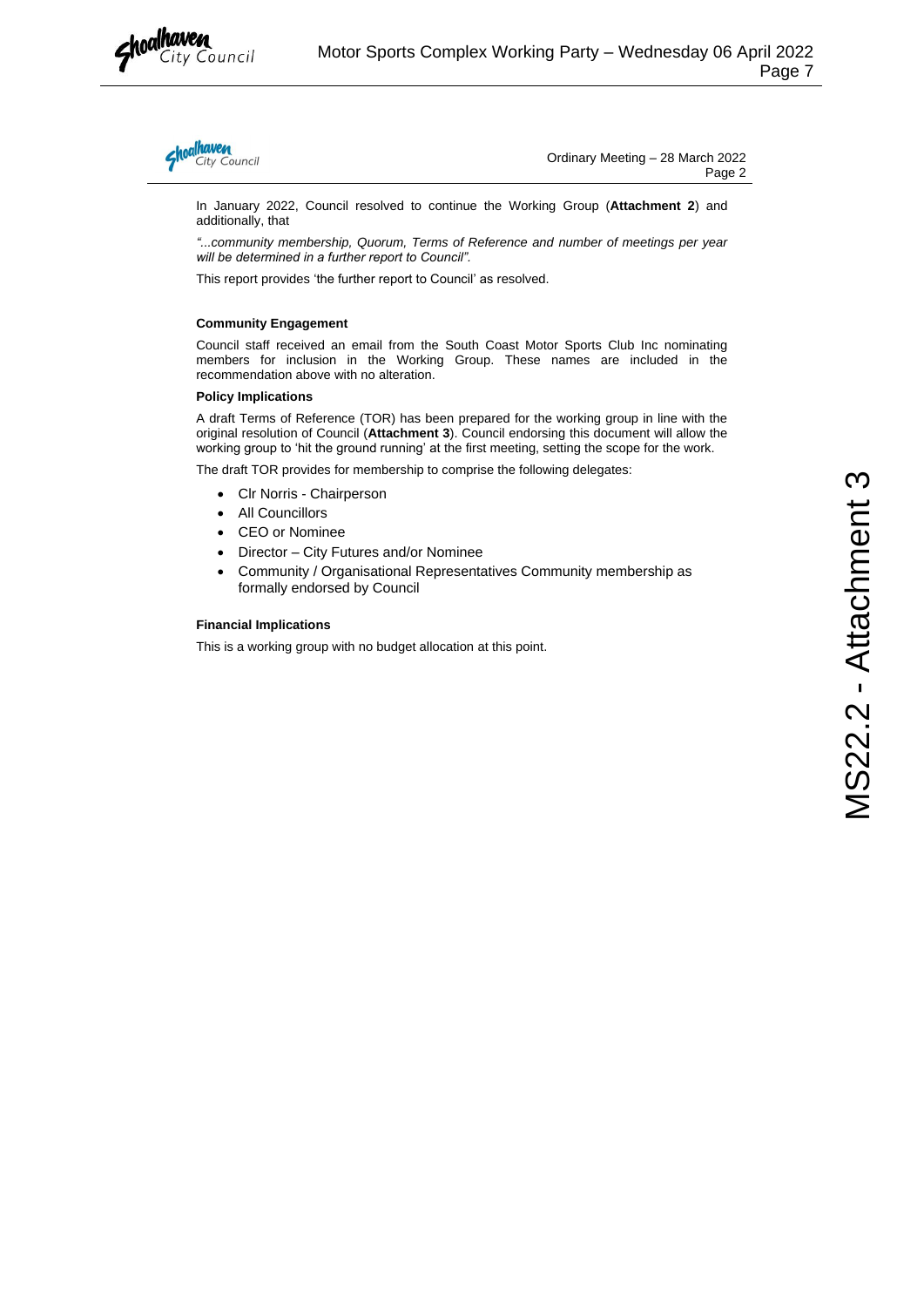<span id="page-10-0"></span>



**City Administrative Centre** Bridge Road (PO Box 42), Nowra NSW Australia 2541 - DX 5323 Nowra Phone: (02) 4429 3111 - Fax: (02) 4422 1816 **Southern District Office** Deering Street, Ulladulla - Phone: (02) 4429 8999 – Fax: (02) 4429 8939 Email: council@shoalhaven.nsw.gov.au

Website: www.shoalhaven.nsw.gov.au

**For more information contact the City Futures Directorate** 

# **Terms of Reference - Shoalhaven Motorsports Working Group**

*Policy Number: Adopted: • Amended: • Minute Number: • File: 1 • Produced By: City Futures • Review Date:* 

### **1. ROLE AND PURPOSE OF THE WORKING GROUP**

- Help guide and facilitate the development a Motor Sports Complex (MSC) in Shoalhaven
- Investigate suitable potential locations and sites for the establishment of a MSC in the City, including a review of land badly affected by bush fires in recent years to establish the extent of the proliferation of endangered species due to the opening of these areas through the loss of tree coverage
- Actively seek funding for the establishment phase of this project from Federal and State Governments as part of their programs for rural and regional economic development.

#### **2. RELATIONSHIP TO COUNCIL**

Working group of Council

### **3. DELEGATED AUTHORITIES**

- Make recommendations to Council to facilitate the development of a MSC in Shoalhaven.
- Provide feedback on matters regarding the development of a MSC in Shoalhaven

### **4. MEMBERSHIP**

The membership shall comprise of the following delegates:

*Clr Norris - Chairperson All Councillors CEO or Nominee Director – City Futures and/or Nominee Community / Organisational Representatives Community membership as formally endorsed by Council*

#### **Councillors**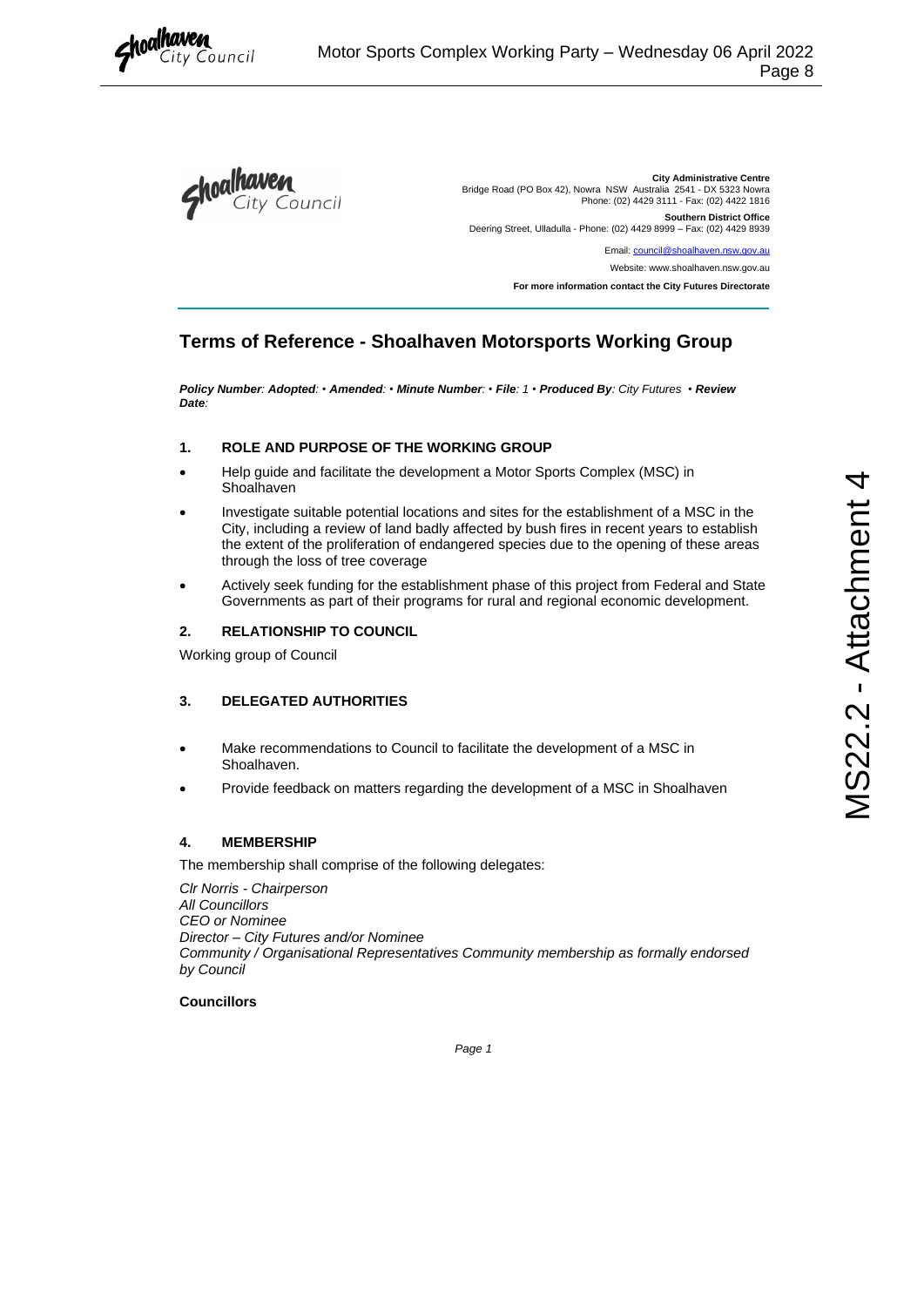

*Shoalhaven City Council – Shoalhaven Tourism Advisory Group – Terms of Reference*

Council will advise the working group of its appointed representatives. Council at its discretion can replace representatives at a time of its choosing.

#### **5. TERM OF APPOINTMENT**

• Appointments will be for a term of 1year

#### **6. EXECUTIVE POSITIONS**

The Working Group will appoint a Chairperson and Deputy Chairperson on an annual basis by a vote of members of the Working Group.

The role of Chairperson is:-

- o To chair the meeting and exercise functions.
- o To be the spokesperson for the working group
- o To call Extraordinary meetings of the working group
- $\circ$  The role of the Deputy Chairperson is to act as Chair when the Chair is not present at meetings.

#### **7. WORKING GROUP MEETINGS**

- Formal Meetings will be held no less than quarterly in a form and format as determined by the membership
- Topics for the Agenda are to be forwarded to the Chairperson no later than 14 days prior to the meeting.
- Agenda and minutes from previous meetings will be circulated to members at least 7 days prior to the meeting.
- Members must declare in writing, or during the meeting, any interest in any report tabled at the meeting in line with the Code of Conduct.

#### **8. QUORUM**

The Quorum is half plus one.

#### **9. VOTING AND RECOMMENDATIONS**

- Voting and Recommendations are made by consensus and all decisions must be stated precisely for the inclusion of the minutes
- Where a consensus cannot be reached at two consecutive meetings, then the majority of 60% of those present can adopt a recommendation
- Alternative views and general key discussion points are to be minuted

#### **10. COMMUNICATION**